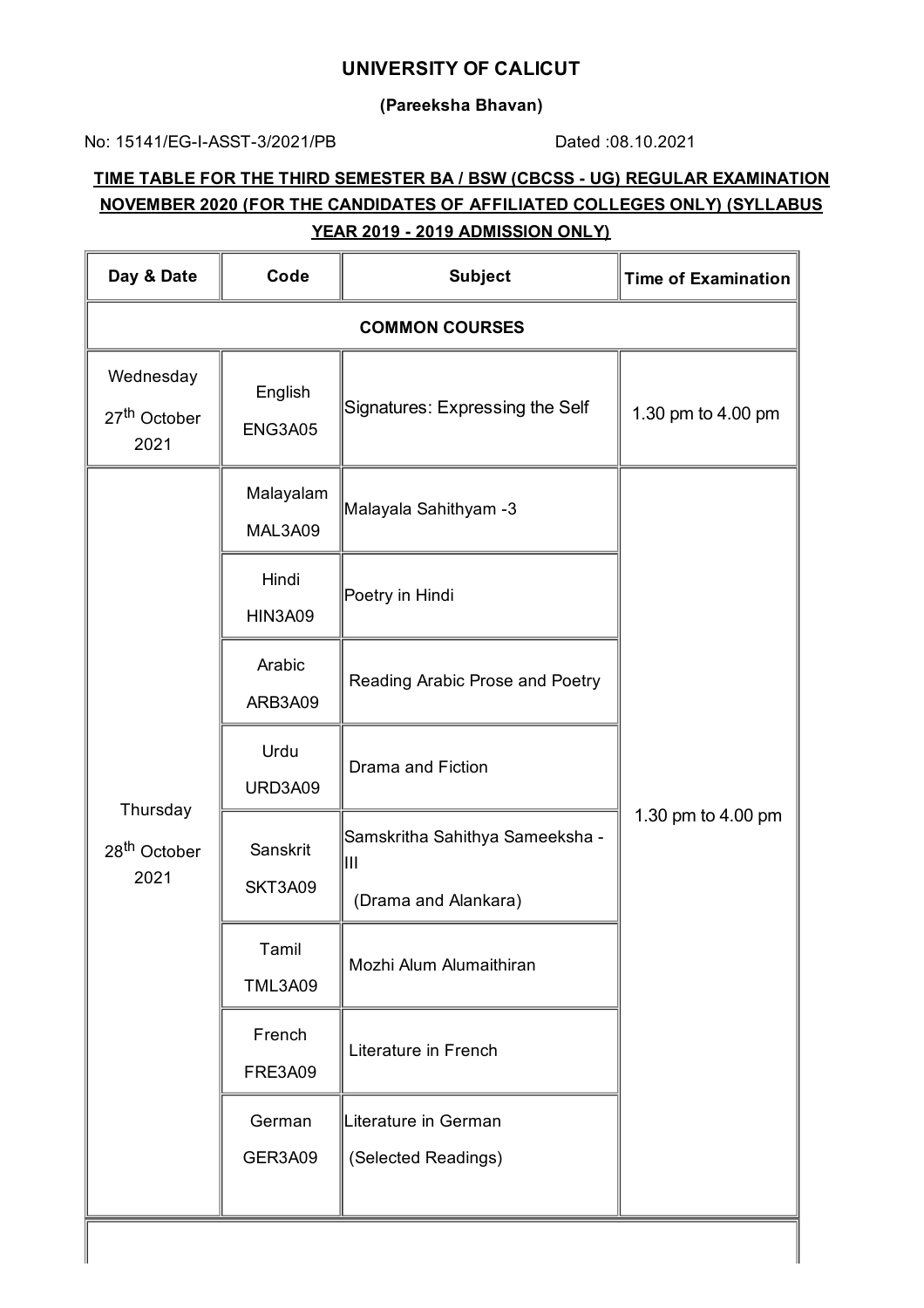### **CORE COURSES**

| Day & Date                         | Code                                                                                                                                                                                              | <b>Subject</b>                                                         | <b>Time of Examination</b> |
|------------------------------------|---------------------------------------------------------------------------------------------------------------------------------------------------------------------------------------------------|------------------------------------------------------------------------|----------------------------|
|                                    | Sociology<br>SGY3B03                                                                                                                                                                              | Sociological Theory: An<br>Introduction<br>(Common for Double<br>Main) | 2.00 pm to 4.30 pm         |
|                                    | History<br><b>HIS3B03</b>                                                                                                                                                                         | World History - I                                                      | 2.00 pm to 4.30 pm         |
| Friday<br>29 <sup>th</sup> October | <b>Islamic History</b><br><b>ISH3B01</b>                                                                                                                                                          | Social and Political<br>Stucture of Islam                              | 2.00 pm to 4.30 pm         |
| 2021                               | <b>Islamic Studies</b><br><b>ISL3B03</b>                                                                                                                                                          | History of Islamic<br>Civilization - I                                 | 2.00 pm to 4.30 pm         |
|                                    | <b>Islamic Finance with</b><br><b>Computer Application</b><br>IFC3B03                                                                                                                             | Introduction to<br>Computers, Office<br>Automation and Internet        | 2.00 pm to 4.30 pm         |
|                                    | <b>Travel &amp; Tourism</b><br>Management<br><b>TTM3B03</b>                                                                                                                                       | Air Transportation and<br>Airport operations                           | 2.00 pm to 4.30 pm         |
|                                    | <b>West Asian Studies</b><br>WAS3B03                                                                                                                                                              | Informatics                                                            | 2.00 pm to 4.30 pm         |
|                                    | Economics /<br>Economics with<br>Specialisation in<br>Development<br>Economics /<br>Economics with<br>Specialisation in<br>Foreign Trade /<br><b>Economics with Islamic</b><br>Finance<br>ECO3B03 | <b>Quantitative Methods for</b><br>Economic Analysis - I               | 2.00 pm to 4.30 pm         |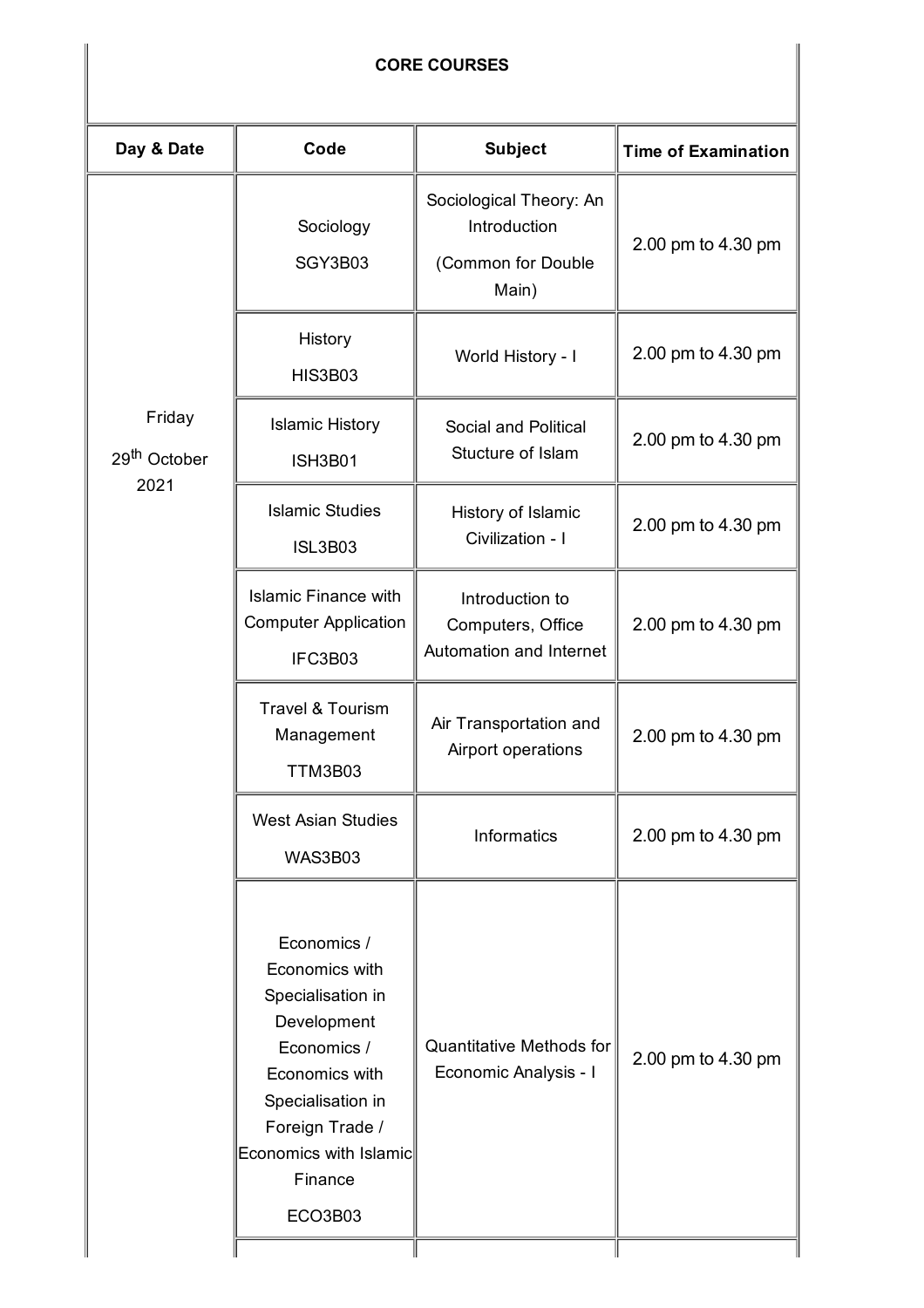|                                           | <b>Political Science</b><br>POL3B01           | Indian Government &<br><b>Politics</b>                                                                      | 2.00 pm to 4.30 pm |
|-------------------------------------------|-----------------------------------------------|-------------------------------------------------------------------------------------------------------------|--------------------|
|                                           | Philosophy<br>PHL3B03                         | Methodology of<br>Humanities & Philosophy                                                                   | 2.00 pm to 4.30 pm |
|                                           | Journalism & Mass<br>Communication<br>JOU3B03 | Reporting for the Print                                                                                     | 2.00 pm to 4.30 pm |
| Friday<br>29 <sup>th</sup> October        | <b>BSW</b><br>BSW3B03                         | Introduction to Social<br>Case Work                                                                         | 2.00 pm to 4.30 pm |
| 2021                                      | Mridangam<br>MMR3B03                          | Rhythmology - I                                                                                             | 2.00 pm to 4.30 pm |
|                                           | Music - Vocal<br>MUS3B03                      | Musicology - I                                                                                              | 2.00 pm to 4.30 pm |
|                                           | Violin / Veena<br>MVE3B03 /<br><b>MVI3B03</b> | Musicology - I                                                                                              | 2.00 pm to 4.30 pm |
| Saturday<br>30 <sup>th</sup> October 2021 | English<br>ENG3B03                            | <b>Appreciating Prose</b><br>(Common for Double<br>Main)                                                    | 1.30 pm to 4.00 pm |
|                                           | <b>Functional English</b><br>FEN3B03          | Language and<br>Technology                                                                                  | 1.30 pm to 4.00 pm |
|                                           | Malayalam<br>MAL3B03                          | Naveena Malayala<br>Kavitha                                                                                 | 1.30 pm to 4.00 pm |
|                                           | Hindi<br><b>HIN3B03</b>                       | Hindi Sahithya ka Ithihas<br>(Adhunik Kal Gadhya) /<br>History of Hindi Literature<br>(Modern Period Prose) | 1.30 pm to 4.00 pm |
|                                           | Sanskrit<br>SKT3B03                           | Khantakavyam,<br>Gadhyakavyam cha<br>(Khantakavya<br>and Gadhyakavya)                                       | 1.30 pm to 4.00 pm |
|                                           |                                               |                                                                                                             |                    |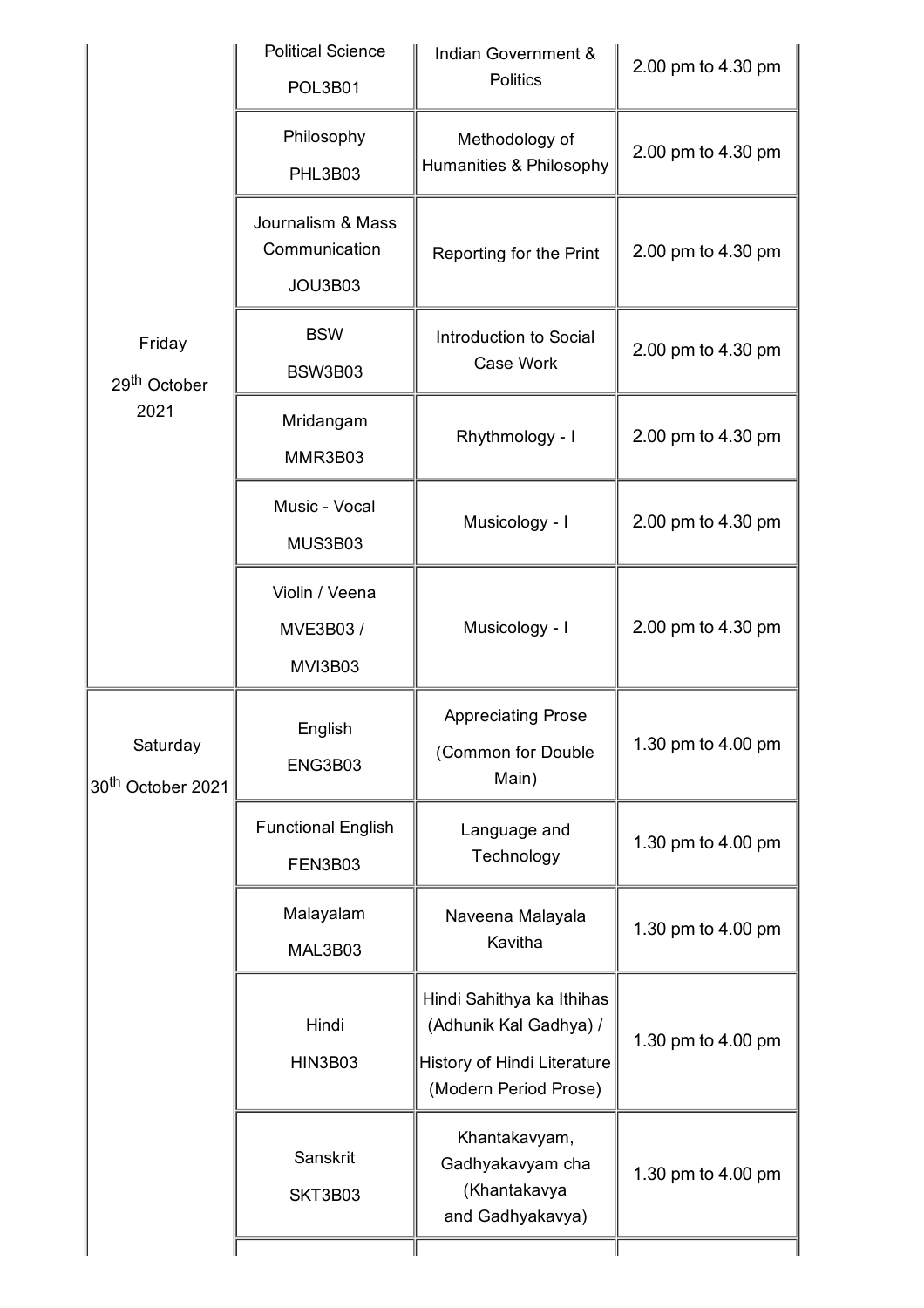|                                    | Arabic<br>ARB3B03                                                     | <b>Applied Arabic Grammar</b>                                          | 1.30 pm to 4.00 pm |
|------------------------------------|-----------------------------------------------------------------------|------------------------------------------------------------------------|--------------------|
|                                    | Arabic<br>ARD3B03                                                     | Reading Modern Arabic<br>Prose & Poetry<br>(For Double Main)           | 1.30 pm to 4.00 pm |
|                                    | <b>Functional Arabic</b><br><b>FAR3B03</b>                            | Indian Writing in Arabic                                               | 1.30 pm to 4.00 pm |
|                                    | Urdu<br>URD3B03                                                       | Tharjuma aur Thasreel<br>(Translation and<br>Communication)            | 1.30 pm to 4.00 pm |
| Saturday                           | Tamil<br><b>TML3B03</b>                                               | Idaikkala Ilakkiyam                                                    | 1.30 pm to 4.00 pm |
| 30 <sup>th</sup> October 2021      | <b>Public Administration</b><br><b>PUB3B01</b>                        | <b>Administrative Thought</b>                                          | 1.30 pm to 4.00 pm |
| Monday<br>1 <sup>st</sup> November | Sociology<br>SGY3B04                                                  | Social Stratification and<br>Inequality<br>(Common for Double<br>Main) | 1.30 pm to 4.00 pm |
| 2021                               | History<br><b>HIS3B04</b>                                             | Indian History - I<br>(Common for Double<br>Main)                      | 1.30 pm to 4.00 pm |
|                                    | <b>Islamic History</b><br>ISH3B02 / ISH4B02                           | History of Pious Caliphate<br>and Ummayyads                            | 1.30 pm to 4.00 pm |
|                                    | <b>Islamic Studies</b><br><b>ISL3B04</b>                              | Introduction to Muslim<br>Reformation                                  | 1.30 pm to 4.00 pm |
|                                    | <b>Islamic Finance with</b><br><b>Computer Application</b><br>IFC3B04 | <b>Basics of Islamic Finance</b>                                       | 1.30 pm to 4.00 pm |
|                                    | <b>Travel &amp; Tourism</b><br>Management<br>TTM3B04                  | <b>Indian Tourism</b><br><b>Resources</b>                              | 1.30 pm to 4.00 pm |
|                                    |                                                                       |                                                                        |                    |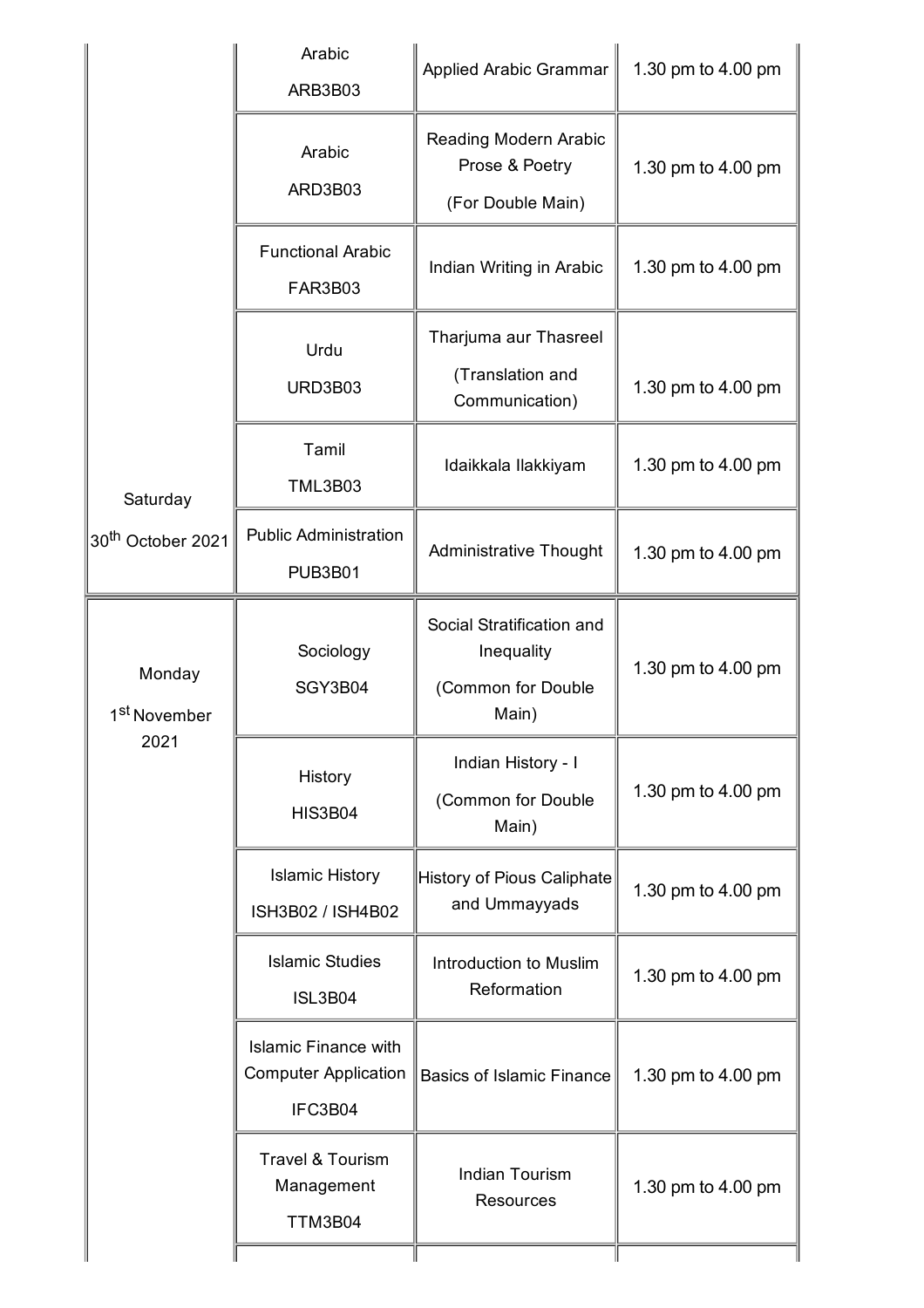|                                    | <b>West Asian Studies</b><br><b>WAS3B04</b>                                                                                                                                                | <b>Ancient Indian Culture</b>                               | 1.30 pm to 4.00 pm |
|------------------------------------|--------------------------------------------------------------------------------------------------------------------------------------------------------------------------------------------|-------------------------------------------------------------|--------------------|
|                                    | Economics /<br>Economics with<br>Specialisation in<br>Development<br>Economics /<br>Economics with<br>Specialisation in<br>Foreign Trade /<br>Economics with Islamic<br>Finance<br>ECO3B04 | Micro Economics II                                          | 1.30 pm to 4.00 pm |
|                                    | <b>Political Science</b><br>POL3B02                                                                                                                                                        | <b>World Constitutions:</b><br><b>Comparative Analysis</b>  | 1.30 pm to 4.00 pm |
|                                    | Philosophy<br>PHL3B04                                                                                                                                                                      | Symbolic Logic &<br>Informatics                             | 1.30 pm to 4.00 pm |
| Monday<br>1 <sup>st</sup> November | Journalism & Mass<br>Communication<br>JOU3B04                                                                                                                                              | Editing for the Print                                       | 1.30 pm to 4.00 pm |
| 2021                               | <b>BSW</b><br>BSW3B04                                                                                                                                                                      | Introduction to Social<br>Group Work                        | 1.30 pm to 4.00 pm |
| Tuesday                            | English<br>ENG3B04                                                                                                                                                                         | English Grammar and<br>Usage<br>(Common for Double<br>Main) | 1.30 pm to 4.00 pm |
| 2 <sup>nd</sup> November<br>2021   | <b>Functional English</b><br>FEN3B04                                                                                                                                                       | <b>Applied Phonetics</b>                                    | 1.30 pm to 4.00 pm |
|                                    | Malayalam<br>MAL3B04                                                                                                                                                                       | Drishya Kala Sahithyam                                      | 1.30 pm to 4.00 pm |
|                                    | Hindi<br><b>HIN3B04</b>                                                                                                                                                                    | Hindi Natak Aur<br>Rangamanch /<br>Hindi Drama and Theatre  | 1.30 pm to 4.00 pm |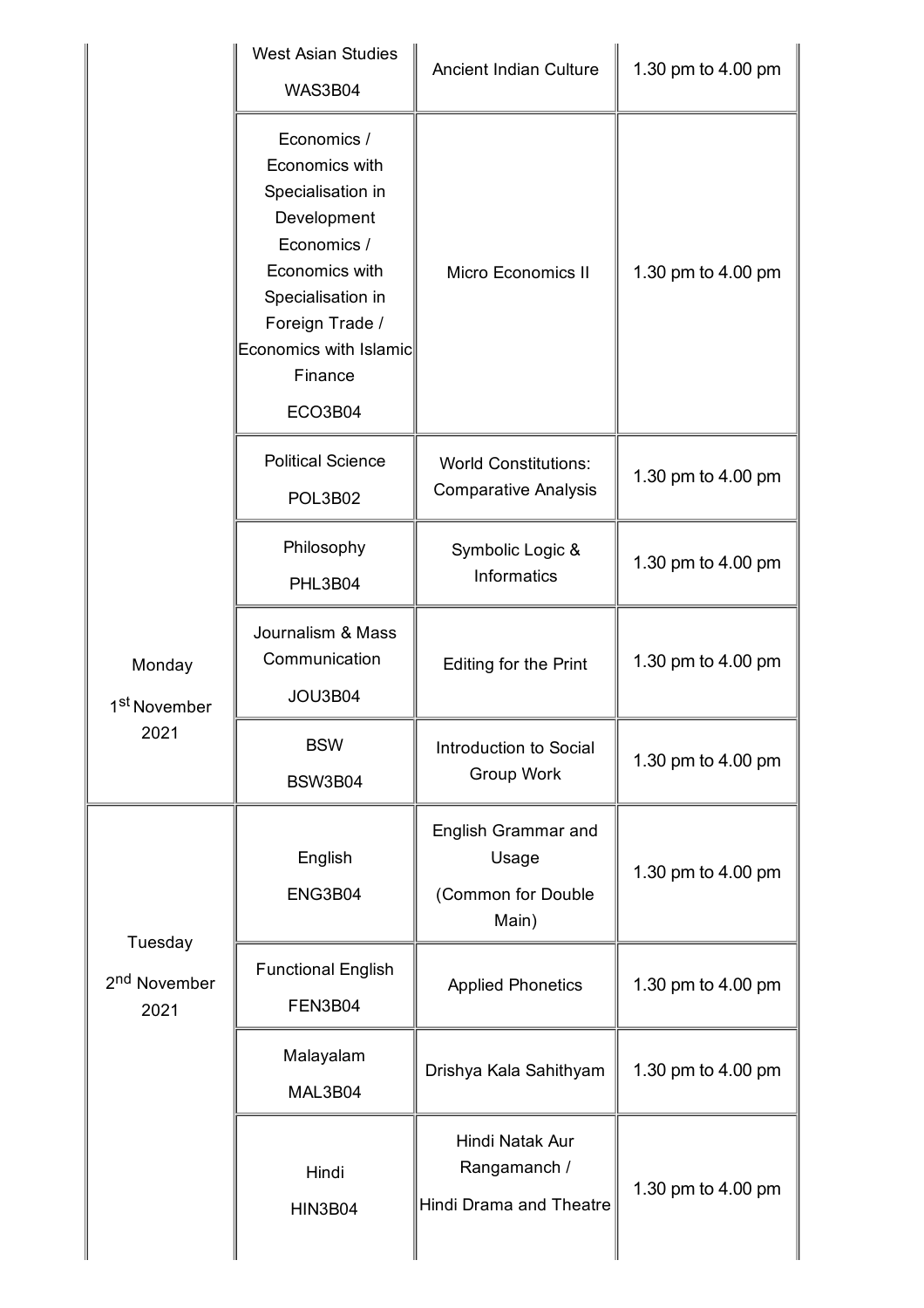|                                             | Sanskrit<br>SKT3B04                            | Keraleeya Samskritha<br>Kavya Parichyah (Kerala<br>Sanskrit Poetry) | 1.30 pm to 4.00 pm |
|---------------------------------------------|------------------------------------------------|---------------------------------------------------------------------|--------------------|
|                                             | Arabic<br>ARB3B04                              | Reading Modern Arabic<br>Prose                                      | 1.30 pm to 4.00 pm |
|                                             | Arabic<br>ARD3B04                              | <b>Functinal Arabic</b><br>(For Double Main)                        | 1.30 pm to 4.00 pm |
|                                             | <b>Functional Arabic</b><br>FAR3B04            | Communicative Grammar<br>Ш                                          | 1.30 pm to 4.00 pm |
|                                             | Urdu<br>URD3B04                                | Ghazal                                                              | 1.30 pm to 4.00 pm |
|                                             | Tamil<br><b>TML3B04</b>                        | Ilakkanam Nanool -<br>Ezhuthu                                       | 1.30 pm to 4.00 pm |
| Tuesday<br>2 <sup>nd</sup> November<br>2021 | <b>Public Administration</b><br><b>PUB3B02</b> | Decentralization and<br><b>Local Self Government</b>                | 1.30 pm to 4.00 pm |
| <b>COMPLEMENTARY COURSES</b>                |                                                |                                                                     |                    |
|                                             | SGY3(4)C06 - Basics of Social Anthropology     |                                                                     |                    |
|                                             | SGY3(4)C02 - Sociology of Indian Society       |                                                                     |                    |
|                                             | SGY3(4)C03 - Introduction to Social Psychology |                                                                     |                    |
|                                             |                                                | SGY3(4)C04 - Introduction to Political Sociology                    |                    |

1.30 pm to 4.00 pm

 $\big|$ SGY3(4)C09 - Sociology and Social Work

SGY3(4)C05 - Introduction to Economic

SGY3(4)C07 - Education and Society

SGY3(4)C08 - Media and Society

Wednesday

 $\parallel$ Sociology

3<sup>rd</sup> November 2021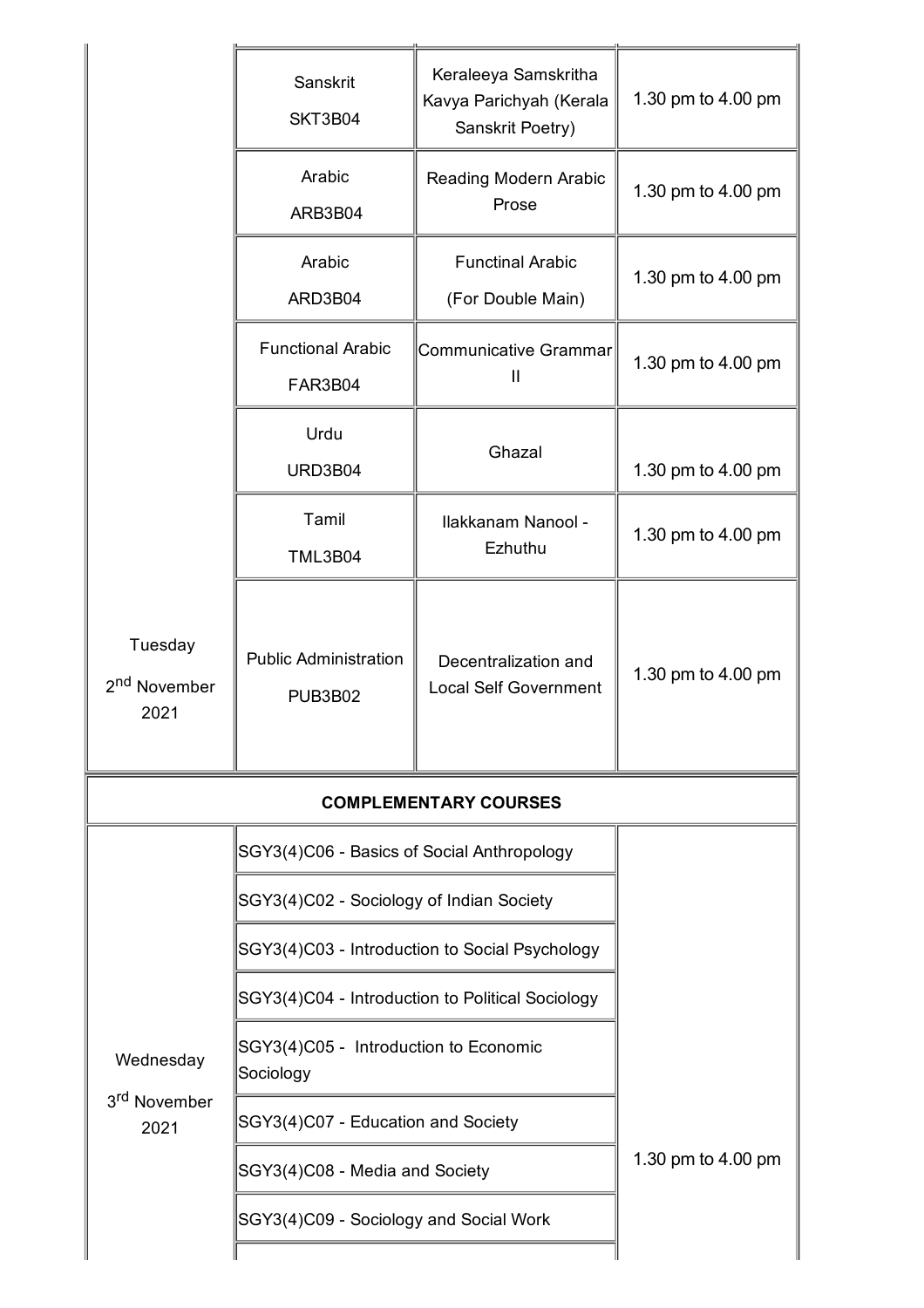|                                  | SGY3(4)C10 - Sociology of Development                                 |                    |
|----------------------------------|-----------------------------------------------------------------------|--------------------|
|                                  | SGY3(4)C011 - Sociology of Familiy, Marriage<br>and Kinship           |                    |
|                                  | SGY3(4)C12 - Science, Technology and Society                          |                    |
|                                  | SGY3(4)C13 - Sociology of Marginalization and<br>Social Exclusion     |                    |
|                                  | HIS4(3)C01 - Modern Indian History (1857 to the<br>Present) - II      |                    |
|                                  | HIS4(3)C02 - Modern World History from AD<br>$1500 - 11$              |                    |
|                                  | HIS4(3)C03 - Social and Cultural History of Britain<br>-11            | 1.30 pm to 4.00 pm |
|                                  | HIS4(3)C04 - West Asian Studies - II                                  |                    |
|                                  | HIS4(3)C05 - Archaeology in India - II                                |                    |
|                                  | HIS4(3)C06 - History of Journalism - II                               |                    |
|                                  | HIS4(3)C07 - History of Tourism Development in<br>India               |                    |
|                                  | ISH4(3)C01 - Historical Survey of Islamic Golden<br>Age               | 1.30 pm to 4.00 pm |
|                                  | ISH4(3)C02 - Islamic Revivalismin Modern Era                          |                    |
| Wednesday                        | ISL4(3)C01 - Understanding Islamic Sciences                           | 1.30 pm to 4.00 pm |
| 3 <sup>rd</sup> November<br>2021 | ISL4(3)C02 - Islam in Kerala                                          |                    |
|                                  | IFC4(3)C 01 - Islamic Finance: Theory and<br>Practice - II            | 1.30 pm to 4.00 pm |
|                                  | IFC4(3)C02 - Fundamentals of Islamic<br>Economics - II                |                    |
|                                  | TTM3C03 - Introduction to Accountancy and<br><b>Business Law - II</b> | 1.30 pm to 4.00 pm |
|                                  | WAS4(3)C01 - Hardware and Networking<br>Fundamentals                  | 1.30 pm to 4.00 pm |
|                                  |                                                                       |                    |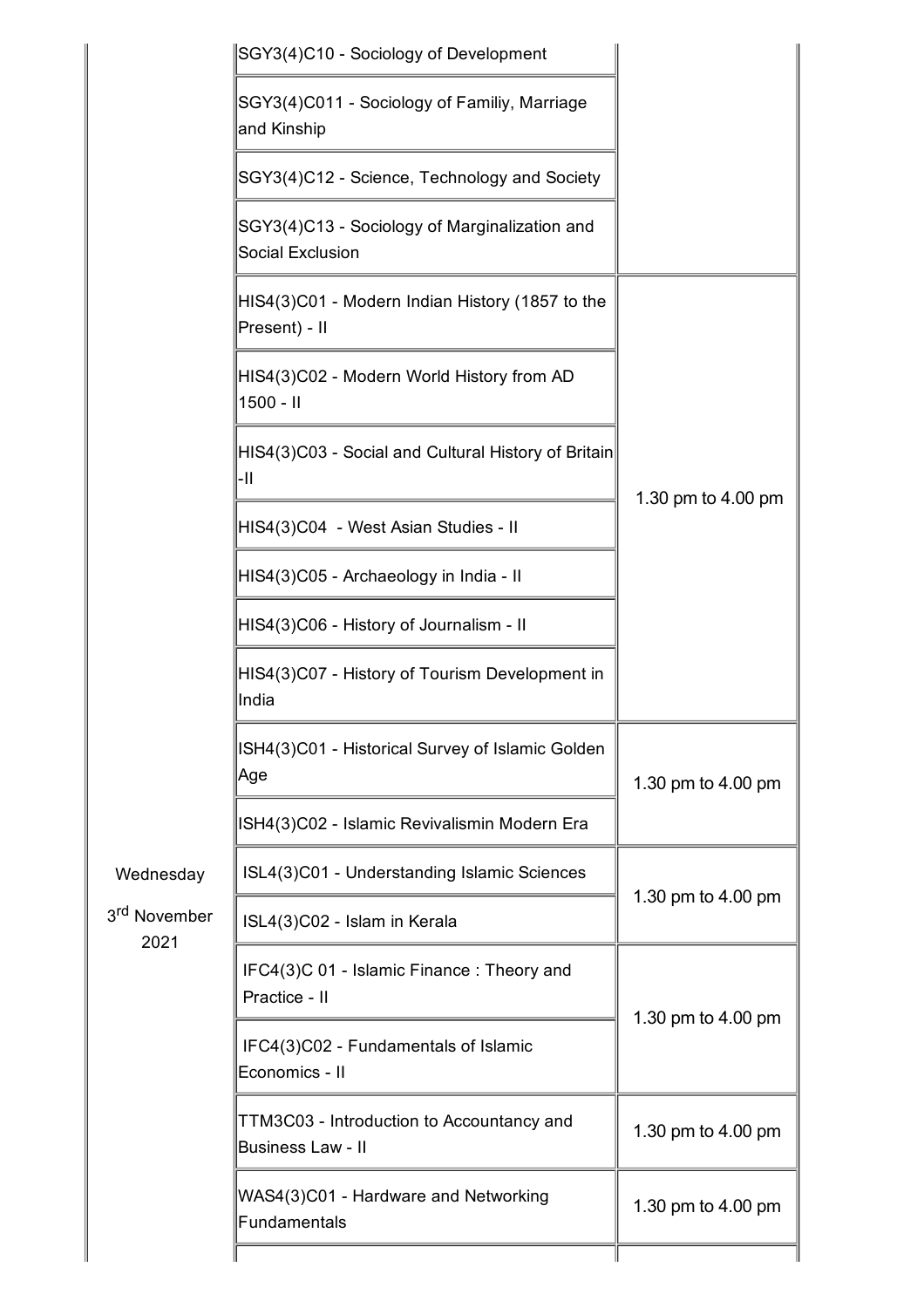| ICP4(3)C02 - Indian Constitution and Politics:<br>Fedaralism, Decentralization and Political<br>Dynamics<br>1.30 pm to 4.00 pm<br>IPO4(3)C02 - International Politics and<br>Organization: Organizations and Contemporary<br><b>Issues</b><br>PUA4(3)C02 - Public Administration: Personal,<br>Wednesday<br>Financial and Indian Administration<br>3 <sup>rd</sup> November<br>PHL4(3)C01 - Aesthetics<br>2021<br>1.30 pm to 4.00 pm<br>PHL4(3)C02 - Philosophy of Yoga<br>DEC4(3)C05 - Agricultural Economics - II<br>DEC4(3)C06 - Fundamentals of Foreign Trade -<br>ECO4(3)C01 - Introductory Economics - II<br>ECO4(3)C02 - Co-operation - II | POL4(3)C02 - Political Science: Political Ideas,<br>Concepts and Ideologies |                    |
|---------------------------------------------------------------------------------------------------------------------------------------------------------------------------------------------------------------------------------------------------------------------------------------------------------------------------------------------------------------------------------------------------------------------------------------------------------------------------------------------------------------------------------------------------------------------------------------------------------------------------------------------------|-----------------------------------------------------------------------------|--------------------|
|                                                                                                                                                                                                                                                                                                                                                                                                                                                                                                                                                                                                                                                   |                                                                             |                    |
|                                                                                                                                                                                                                                                                                                                                                                                                                                                                                                                                                                                                                                                   |                                                                             |                    |
|                                                                                                                                                                                                                                                                                                                                                                                                                                                                                                                                                                                                                                                   |                                                                             |                    |
|                                                                                                                                                                                                                                                                                                                                                                                                                                                                                                                                                                                                                                                   |                                                                             |                    |
|                                                                                                                                                                                                                                                                                                                                                                                                                                                                                                                                                                                                                                                   |                                                                             |                    |
|                                                                                                                                                                                                                                                                                                                                                                                                                                                                                                                                                                                                                                                   |                                                                             |                    |
|                                                                                                                                                                                                                                                                                                                                                                                                                                                                                                                                                                                                                                                   |                                                                             | 1.30 pm to 4.00 pm |
|                                                                                                                                                                                                                                                                                                                                                                                                                                                                                                                                                                                                                                                   |                                                                             |                    |
|                                                                                                                                                                                                                                                                                                                                                                                                                                                                                                                                                                                                                                                   |                                                                             |                    |
| ECO4(3)C03 - Banking - II                                                                                                                                                                                                                                                                                                                                                                                                                                                                                                                                                                                                                         |                                                                             | 1.30 pm to 4.00 pm |
| ECO4(3)C04 - Mathematical Tools for Economics<br>- II                                                                                                                                                                                                                                                                                                                                                                                                                                                                                                                                                                                             |                                                                             |                    |
| JOU4(3)C01 - Journalistic Practices                                                                                                                                                                                                                                                                                                                                                                                                                                                                                                                                                                                                               |                                                                             |                    |
| JOU4(3)C02 - Introduction to TV and Cinema                                                                                                                                                                                                                                                                                                                                                                                                                                                                                                                                                                                                        |                                                                             | 1.30 pm to 4.00 pm |
| JOU4(3)C 03 - Mass Media in West Asia                                                                                                                                                                                                                                                                                                                                                                                                                                                                                                                                                                                                             |                                                                             |                    |
| PSY3C05 / PSY4C05 - Psychology of Abnormal<br><b>Behaviour and Social Behaviour</b>                                                                                                                                                                                                                                                                                                                                                                                                                                                                                                                                                               |                                                                             |                    |
| PSY3C06 / PSY4C06 - Life Span Development<br>and Health Psychology                                                                                                                                                                                                                                                                                                                                                                                                                                                                                                                                                                                |                                                                             | 1.30 pm to 4.00 pm |
| PSY3C06 / PSY4C05 - Life Span Development<br>and Psychology of Social Behaviour                                                                                                                                                                                                                                                                                                                                                                                                                                                                                                                                                                   |                                                                             |                    |
| PSY3C07 / PSY4C07 - Abnormal Behaviour                                                                                                                                                                                                                                                                                                                                                                                                                                                                                                                                                                                                            |                                                                             |                    |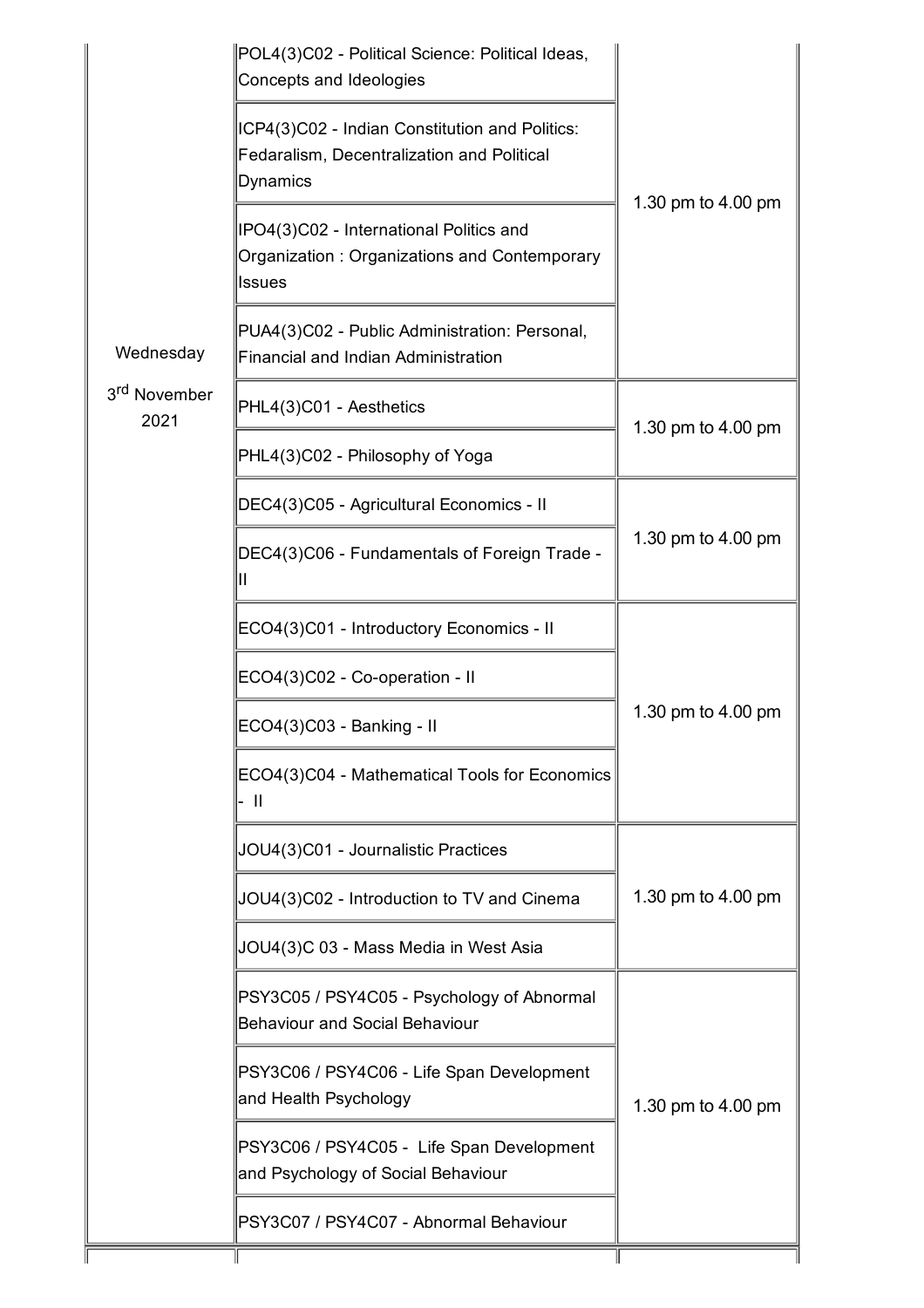|                                  | ENG4(3)C01 - English for Communication Course<br>II - Aspects of Reading and Writing                                                                           | 2.00 pm to 4.30 pm |
|----------------------------------|----------------------------------------------------------------------------------------------------------------------------------------------------------------|--------------------|
| Friday                           | ENG4(3)C02 - History of English Literature - II                                                                                                                |                    |
| 5 <sup>th</sup> November<br>2021 | FEN4(3)C01 - Literatures in English: American<br>and Post Colonial                                                                                             | 2.00 pm to 4.30 pm |
|                                  | FEN4(3)C02 - Cultural Studies: Cultural Spaces                                                                                                                 |                    |
|                                  | MAL4(3)C02 - Kerala Padanam - Adhinivesha<br>Kaalam, Adhunika Kaalam                                                                                           | 2.00 pm to 4.30 pm |
|                                  | HIN4(3)C01 - Prayojanmoolak Hindi (Anuvad:<br>Sidhanth Aur Prayog Tatha Pathrakaritha) /<br>Functional Hindi (Translation: Theory, Practice<br>and Journalism) | 2.00 pm to 4.30 pm |
|                                  | HIN4(3)C02 - Dhakshin Bharath<br>Hindi<br>Ka<br>Hindi<br>Sahithya aur Cinema (South<br>Indian<br>Literature and Cinema)                                        |                    |
|                                  | SKT4(3)C01 - Sahithyameemamsa II                                                                                                                               |                    |
|                                  | (Indian Literary Theories)                                                                                                                                     |                    |
|                                  | SKT4(3)C02 - Sasthrameemamsa II                                                                                                                                | 2.00 pm to 4.30 pm |
|                                  | (Indian Philosophy)                                                                                                                                            |                    |
|                                  | SKT4(3)C02 - Samskritakavyanuseelanam II                                                                                                                       |                    |
|                                  | (Sanskrit Theatre and Kerala Culture)                                                                                                                          |                    |
|                                  | ARB4(3)C02 - Tharrekh Al Islam Al Siyasi Wa Al<br>Thaqafi Part II                                                                                              | 2.00 pm to 4.30 pm |
|                                  | ARB4(3)C04 - Functional Arabic Part II                                                                                                                         |                    |
|                                  | FAR4(3)C01 - Communicative Arabic Part II                                                                                                                      |                    |
|                                  | FAR4(3)C02 - Media Studies Part II                                                                                                                             | 2.00 pm to 4.30 pm |
|                                  | URD4(3)C02 - Thareekh - e - Hind                                                                                                                               |                    |
|                                  | URD4(3)C04 - Sahafath - Paper II                                                                                                                               | 2.00 pm to 4.30 pm |
|                                  | TML4(3)C04 - Thamizhaka Varalarum<br>Panpaadum II                                                                                                              | 2.00 pm to 4.30 pm |